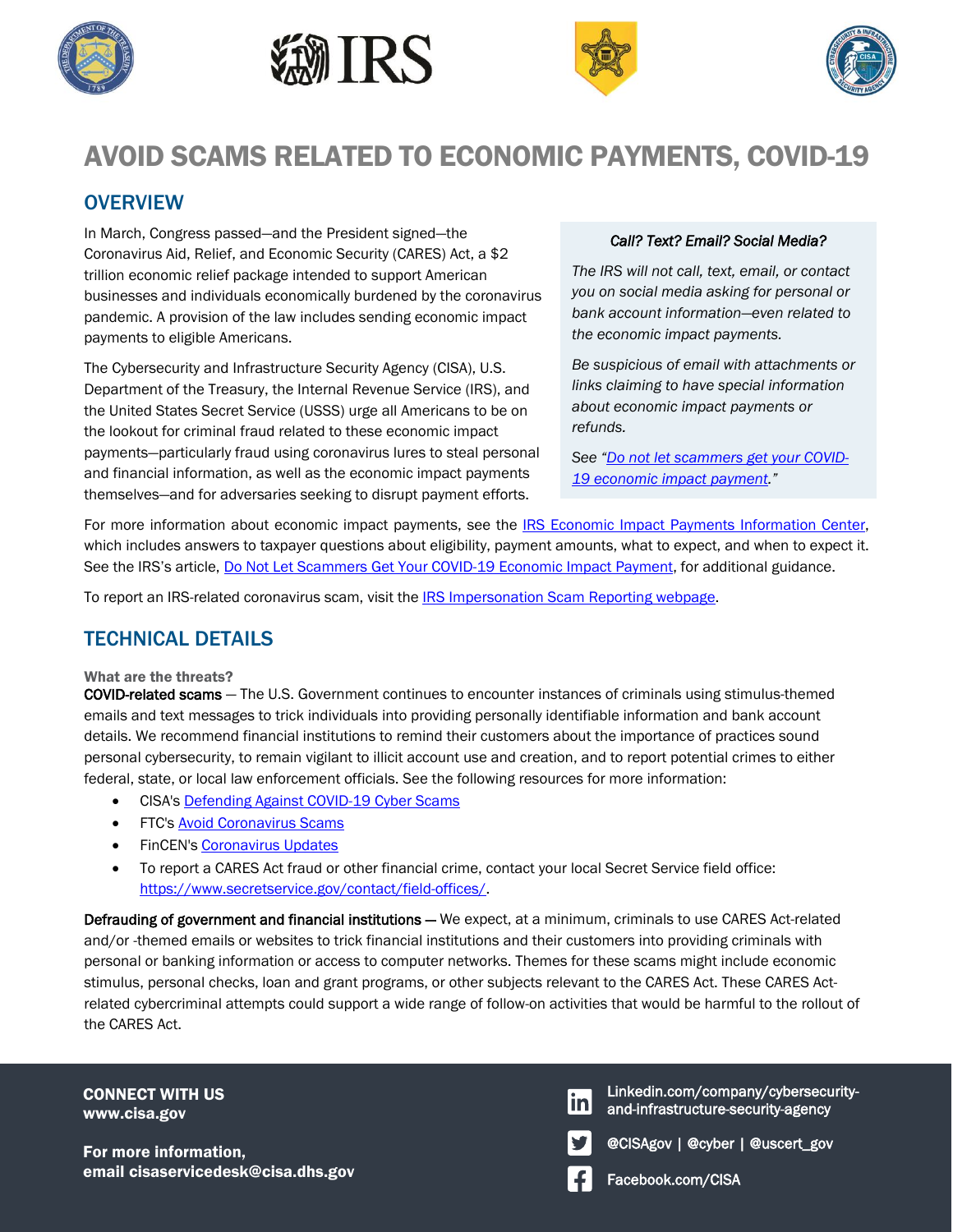On the most dangerous end of the spectrum, criminals and adversaries may pursue activities that go beyond stealing information or funds and seek to disrupt the operations of the organizations responsible for implementing the CARES Act, including through the use of ransomware to extort money from victims, steal personal information, or interrupt the flow of CARES Act funds. We recommend federal, state, local, and tribal agencies and financial institutions initiate a comprehensive security review of critical systems, especially those involved with banking, payments, and loan processing. Further, please visit CISA's [Ransomware page](https://www.us-cert.gov/Ransomware) for information about this specific threat.

Countering these threats

- The U.S. Government and international partners have increased their distribution of threat intelligence and best practices to industry and local governments to achieve the immediate effect of disrupting and deterring this criminal activity. See the CISA and the United Kingdom's National Cyber Security Centre (NCSC) alerts on [COVID-19 Exploited by Malicious Cyber Actors](https://www.us-cert.gov/ncas/alerts/aa20-099a) an[d APT Groups Target Healthcare and Essential Services](https://www.us-cert.gov/ncas/alerts/AA20126A) for more information.
- The USSS is focusing its investigative operations on ensuring that those who seek to exploit this pandemic are brought to justice, and that the proceeds of their criminal activity are recovered; these investigations will include actions over the near term, but also in the coming months and years to hold criminals accountable and recover assets. See the Secret Service's [alert on phishing](https://www.secretservice.gov/data/press/releases/2020/20-MAR/Secret_Service_Coronavirus_Phishing_Alert.pdf) during COVID-19, an[d guide to identifying a](https://www.secretservice.gov/data/press/releases/2020/20-APR/Check-Security-Features-for-Economic-Impact-Payments.pdf)  [legitimate stimulus check.](https://www.secretservice.gov/data/press/releases/2020/20-APR/Check-Security-Features-for-Economic-Impact-Payments.pdf)

### **MITIGATIONS**

Understand how the IRS communicates electronically with taxpayers

- The IRS does not initiate contact with taxpayers by email, text messages, or social media channels to request personal or financial information.
- This includes requests for personal identification numbers (PINs), passwords, or similar access information for credit cards, banks, or other financial accounts.
- The official website for the IRS is [www.irs.gov](http://www.irs.gov/) though some stimulus recipients may also need to use this IRSrun site. [https://www.freefilefillableforms.com/.](https://www.freefilefillableforms.com/) Beware of similar domain names and mismatched SSL certificates. Navigate to the official site fro[m https://www.irs.gov/coronavirus/non-filers-enter-payment-info](https://www.irs.gov/coronavirus/non-filers-enter-payment-info-here)[here](https://www.irs.gov/coronavirus/non-filers-enter-payment-info-here) to avoid mistyping the domain name.
- To prepare for—or respond to—a criminal incident, visit <https://www.secretservice.gov/data/investigation/Preparing-for-a-Cyber-Incident.pdf>

#### Take action to avoid becoming a victim

If you believe you might have revealed sensitive information about your organization or access credentials, report it to the appropriate contacts within the organization, including network administrators. They can be alerted for any suspicious or unusual activity.

Watch for any unexplainable charges to your financial accounts. If you believe your accounts may be compromised, contact your financial institution immediately and close those accounts.

If you believe you might have revealed sensitive account information, immediately change the passwords to those accounts. If you used the same password for multiple accounts, make sure to change the password for each account and do not use that password in the future.

CONNECT WITH US www.cisa.gov

For more information, email cisaservicedesk@cisa.dhs.gov email cisaservicedesk@cisa.dhs.gov

Linkedin.com/company/cybersecurityand-infrastructure-security-agency

@CISAgov | @cyber | @uscert\_gov